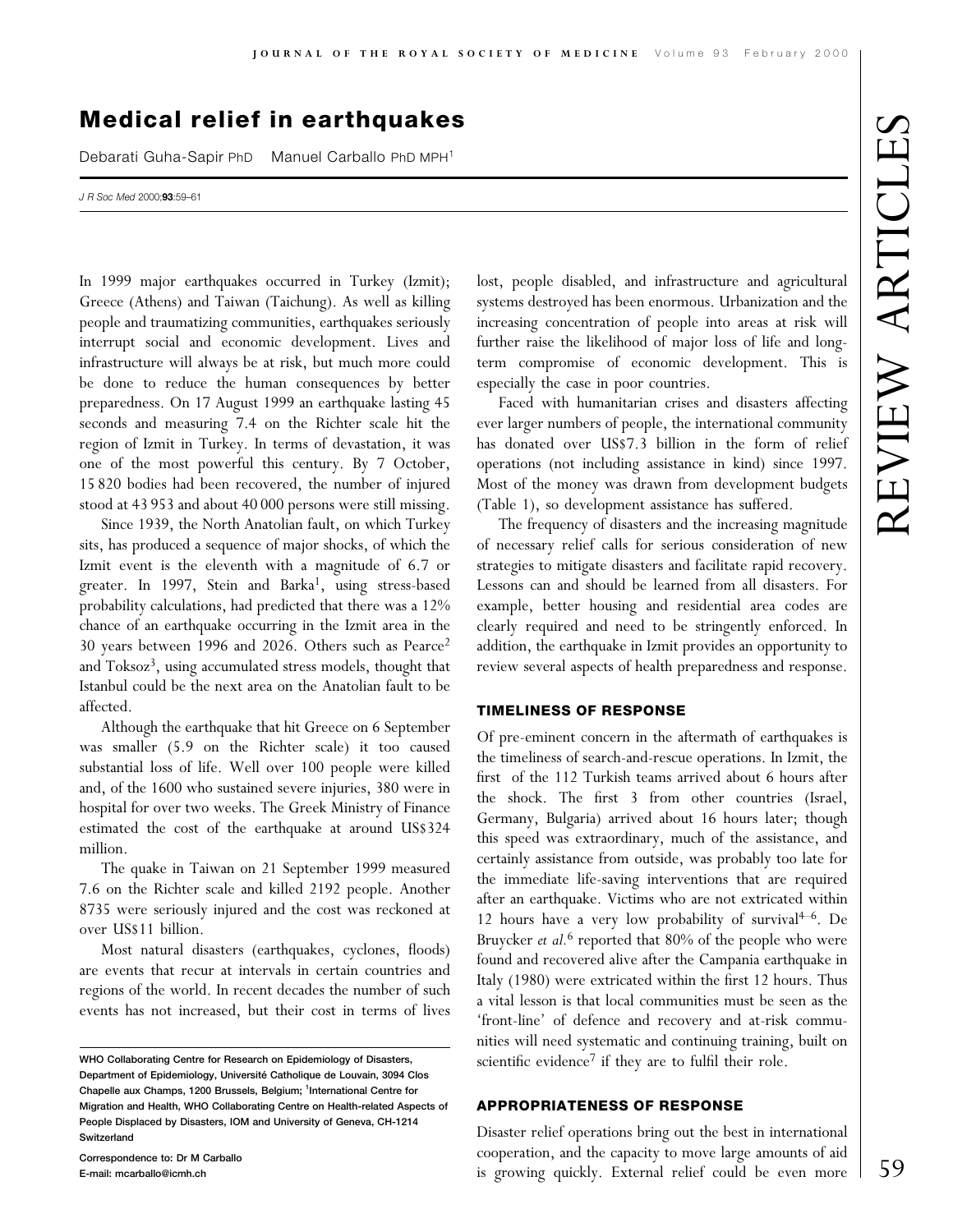| Year | No. of natural<br>disasters | International relief<br>aid <sup>†</sup> (billion US\$) | No. of complex<br>emergencies | International relief<br>aid (billion US\$) | Total aid<br>(billion US\$) |
|------|-----------------------------|---------------------------------------------------------|-------------------------------|--------------------------------------------|-----------------------------|
| 1997 | 231                         | 0.30                                                    | 14                            | 1.50                                       | 1.80                        |
| 1998 | 275                         | 1.12                                                    | 18                            | 1.30                                       | 2.42                        |
| 1999 | 171                         | 0.09                                                    | 17                            | 2.20                                       | 3.10                        |

|  |  | Table 1 Natural and complex emergencies and international relief aid by year* |  |  |
|--|--|-------------------------------------------------------------------------------|--|--|
|--|--|-------------------------------------------------------------------------------|--|--|

\*Data for 1999 are incomplete. Natural disasters do not include epidemic outbreaks of which there are approximately 40-50 a year, and the international aid includes only cash contributions and monetary value of in-kind contributions if reported by donor

<sup>\*</sup>Sources: EM-DAT database, WHO Collaborating Centre for Research on Natural Disasters, Université Catholique de Louvain, Brussels, Belgium and Relief WEB, Office of the Coordinator of Humanitarian AID (OCHA), United Nations, New York

effective if more clearly geared to epidemiological evidence. For example, detailed analysis of survival times of injured persons and causes of mortality after live-extrication could provide a framework on which emergency medical services and skills could be planned. Reports from Turkey as well as from other earthquakes indicate that the life-threatening injuries experienced in earthquakes demand orthopaedic, neurological and plastic-surgery care as well as expertise in crush syndrome support for renal failure.

Specialist services are needed quickly if lives are to be saved in the days immediately after an earthquake. Later, a different type of response is called for. Thus seven days after the shock in Turkey, most hospitals and mobile units in the Izmit area were dealing principally with minor injuries, psychological trauma, respiratory infections, diarrhoea, scabies and chronic diseases that had been aggravated by the breakdown in routine treatment. These too require special planning, and possibly also resource back-up. In Turkey by 24 August the Ministry of Health had put out statements to the effect that it had received more than enough of everything—blood, staff, medicines. From disasters of various kinds it is clear that failure to heed such messages can put a heavy and unnecessary burden on local authorities. International relief should thus be designed to provide the surgical and medical services that are appropriate to the known profile of needs, and be closely coordinated with local and national authorities.

#### **MANAGEMENT AND COORDINATION OF RESPONSE**

In fact, coordination remains a major challenge in the wake of disasters. The widely varying estimates of the death toll in Turkey were in part indicative of poor centralization and coordination of search-and-rescue operations and poor management of incoming data from the field. In consequence, decisions on further search-and-rescue operations may have been ill-based. Reports from the site of the earthquake also referred to the uncontrolled and often unrequested arrival of more than two hundred nongovernmental health relief agencies with varying expertise,

whose potential contribution was sometimes compromised by their own perceptions of what was required and how to provide it. While some chaos will always follow disasters such as the Izmit earthquake, much could be avoided by sound preparedness and planning that provides national and international teams with clear chains of command and strategic tasks for teams and equipment. Preparedness of this kind can be an investment with many types of return, including the mitigation of political as well as social costs. As shown by the Guatemala earthquake of 1976, the Ethiopia famine of 1973, and the Bangladesh cyclone of 1970, perceived confusion, negligence, and administrative inadequacy following disasters can have serious political implications for governments and others.

Poor coordination has implications for resource management too. Even after the Turkish Ministry of Health declared on 24 August that donations of clothing and perishable items were not required and that qualified staff, blood and medicines were also available in sufficient quantities, aid continued to arrive until 30 September, including several tons of medical supplies.

Finally, better use of epidemiological evidence from previous disasters might improve the practicality of the recommendations made after disasters of this type. In Turkey some of the health information and education recommendations made by expatriate teams was more relevant to pre-disaster than immediate post-disaster conditions, and did not take into account the fact that, while the danger from infectious diseases was negligible, the psychological impact on the communities was enormous. Detailed educational messages on issues such as prevention of infectious diseases, at a time when people are primarily concerned with their own survival, searching for relatives and finding safe shelter, may be not only confusing but also irrelevant. The capacity of mass disaster victims to absorb and act on health education messages may also be limited if they have not been previously prepared for this. Education of the public for 'best health behaviour practices' after a major shock should be part of disaster prevention training, not immediate post-disaster recovery.